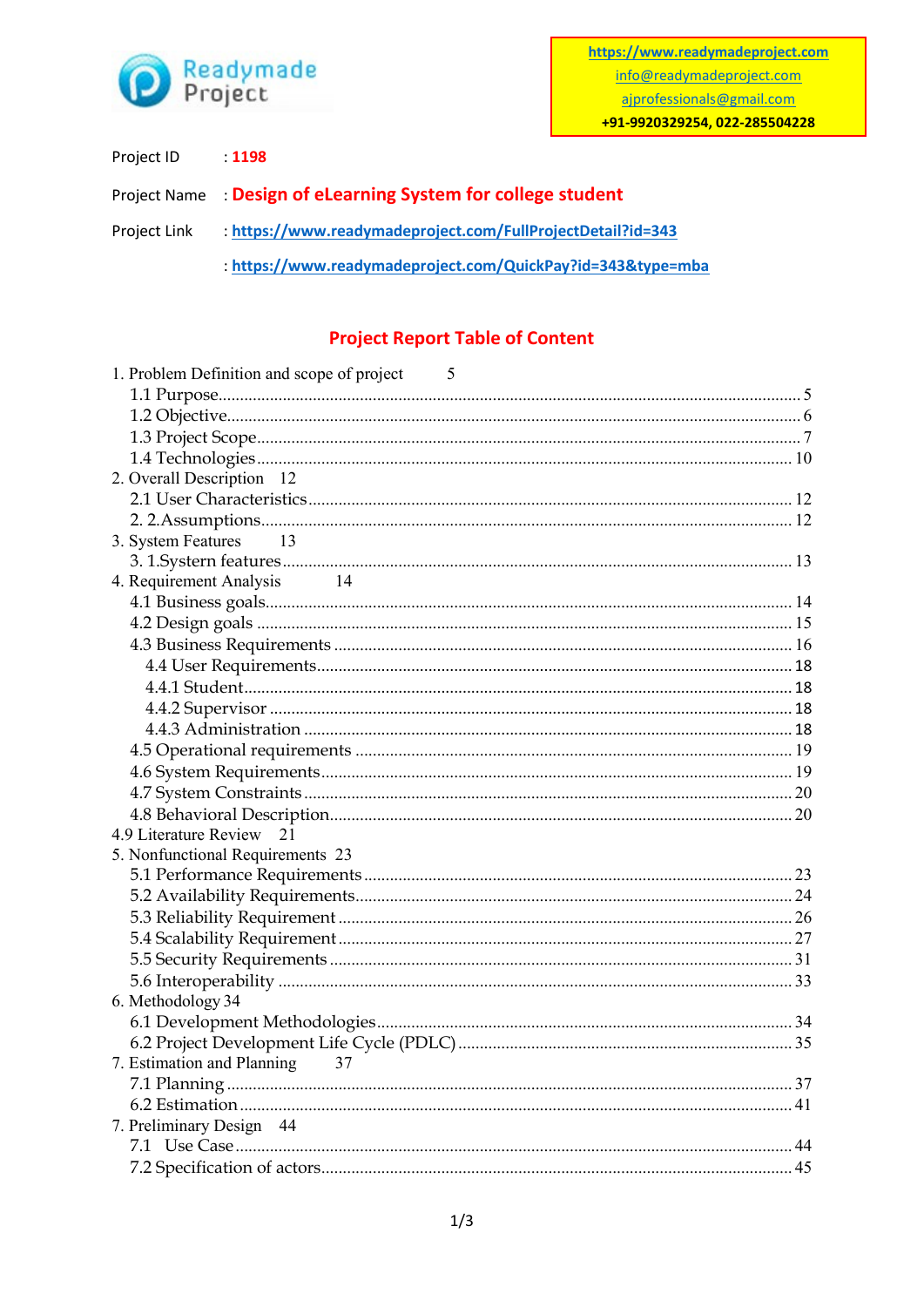| 8 Coding and Web Pages 63 |  |
|---------------------------|--|
|                           |  |
|                           |  |
|                           |  |
|                           |  |
|                           |  |
|                           |  |
|                           |  |
|                           |  |
|                           |  |
|                           |  |
|                           |  |
|                           |  |
|                           |  |
|                           |  |
| 9. Test Plan<br>77        |  |
|                           |  |
|                           |  |
|                           |  |
|                           |  |
|                           |  |
|                           |  |
|                           |  |
|                           |  |
|                           |  |
| 10. Future Enhancement82  |  |
| 11. Bibliography<br>83    |  |
|                           |  |
|                           |  |